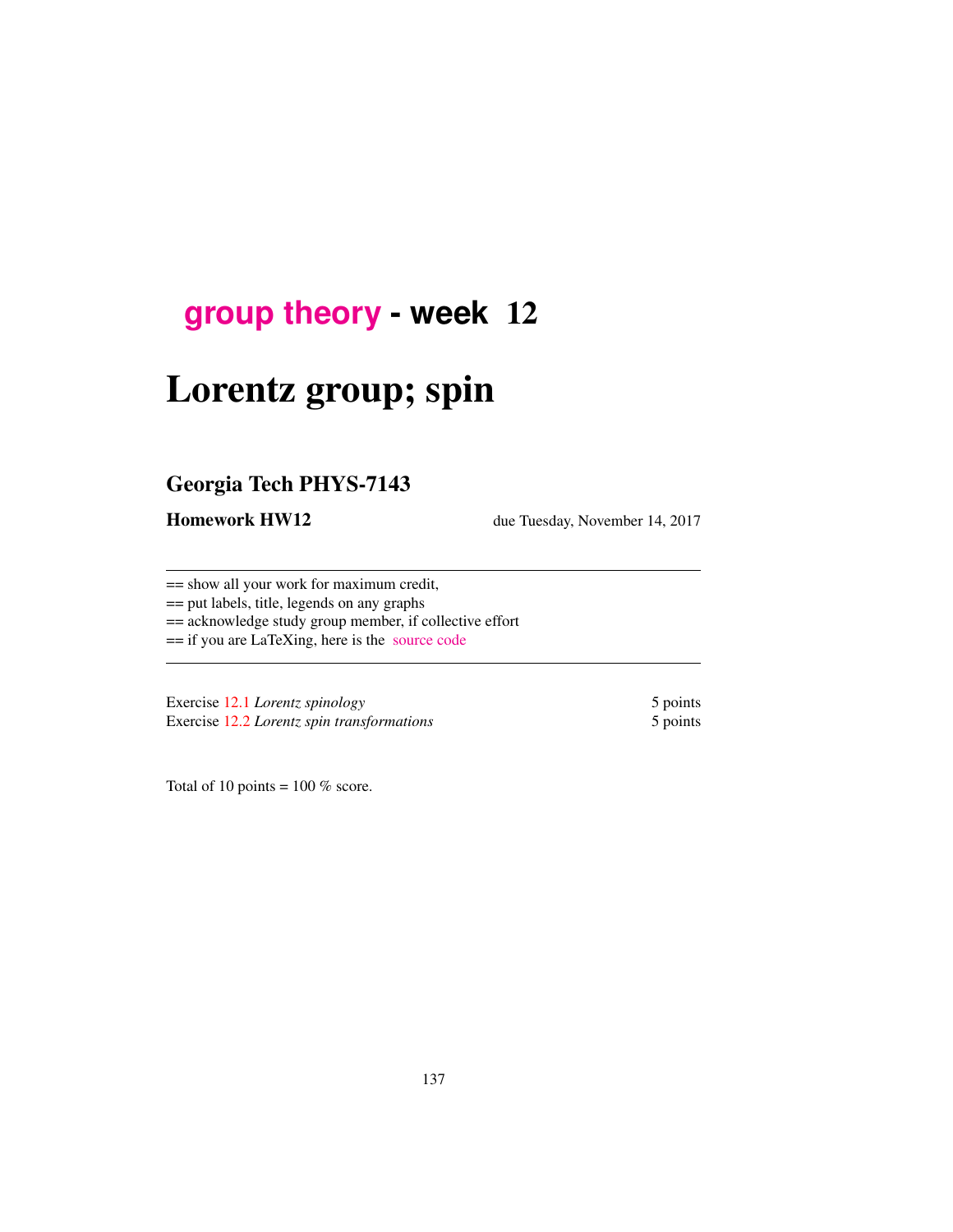#### 2017-11-07 Predrag Lecture 22

 $SO(4) = SU(2) \otimes SU(2)$ ; Lorentz group

For SO(4) = SU(2)⊗SU(2) see also [birdtracks.eu](http://birdtracks.eu/version9.0/GroupTheory.pdf) chap. 10 *Orthogonal groups*, pp. 121-123; sect. 20.3.1 *SO*(4) *or Cartan* A<sup>1</sup> + A<sup>1</sup> *algebra*

For Lorentz group, read Schwichtenberg [1] [Sect. 3.7](https://t-square.gatech.edu/access/content/group/gtc-9ae2-91c3-5dad-be49-e35f71b9790a/Schwicht17_3_7.pdf)

2017-11-09 Predrag Lecture 23  $SO(1, 3)$ ; Spin

Schwichtenberg [1] [Sect. 3.7](https://t-square.gatech.edu/access/content/group/gtc-9ae2-91c3-5dad-be49-e35f71b9790a/Schwicht17_3_7.pdf)

#### 12.1 Spinors and the Lorentz group

A Lorentz transformation is any invertible real  $[4 \times 4]$  matrix transformation  $\Lambda$ ,

$$
x^{\prime \mu} = \Lambda^{\mu}_{\ \nu} x^{\nu} \tag{12.1}
$$

which preserves the Lorentz-invariant Minkowski bilinear form  $\Lambda^T \eta \Lambda = \eta$ ,

$$
x^{\mu}y_{\mu} = x^{\mu}\eta_{\mu\nu}y^{\nu} = x^{0}y^{0} - x^{1}y^{1} - x^{2}y^{2} - x^{3}y^{3}
$$

with the metric tensor  $\eta = diag(1, -1, -1, -1)$ .

A contravariant four-vector  $x^{\mu} = (x^0, x^1, x^2, x^3)$  can be arranged [2] into a Hermitian  $[2\times2]$  matrix in  $Herm(2, \mathbb{C})$  as

$$
\underline{x} = \sigma_{\mu} x^{\mu} = \begin{pmatrix} x^{0} + x^{3} & x^{1} - ix^{2} \\ x^{1} + ix^{2} & x^{0} - x^{3} \end{pmatrix}
$$
 (12.2)

in the hermitian matrix basis

$$
\sigma_{\mu} = \bar{\sigma}^{\mu} = (\mathbb{1}_2, \sigma) = (\sigma_0, \sigma_1, \sigma_2, \sigma_3), \quad \bar{\sigma}_{\mu} = \sigma^{\mu} = (\mathbb{1}_2, -\sigma), \quad (12.3)
$$

with  $\sigma$  given by the usual Pauli matrices

$$
\sigma_1 = \begin{pmatrix} 0 & 1 \\ 1 & 0 \end{pmatrix}, \quad \sigma_2 = \begin{pmatrix} 0 & -i \\ i & 0 \end{pmatrix}, \quad \sigma_3 = \begin{pmatrix} 1 & 0 \\ 0 & -1 \end{pmatrix}.
$$
 (12.4)

With the trace formula for the metric

$$
\frac{1}{2}\text{tr}\left(\sigma_{\mu}\bar{\sigma}_{\nu}\right) = \eta_{\mu\nu},\qquad(12.5)
$$

the covariant vector  $x^{\mu}$  can be recovered by

$$
\frac{1}{2}\text{tr}\left(\underline{x}\bar{\sigma}^{\mu}\right) = \frac{1}{2}\text{tr}\left(x^{\nu}\sigma_{\nu}\bar{\sigma}^{\mu}\right) = x^{\nu}\eta_{\nu}^{\ \mu} = x^{\mu} \tag{12.6}
$$

The Minkowski norm squared is given by

$$
\det \underline{x} = (x^0)^2 - (x^1)^2 - (x^2)^2 - (x^3)^2 = x_\mu x^\mu, \qquad (12.7)
$$

PHYS-7143-17 week12 138 2017-11-11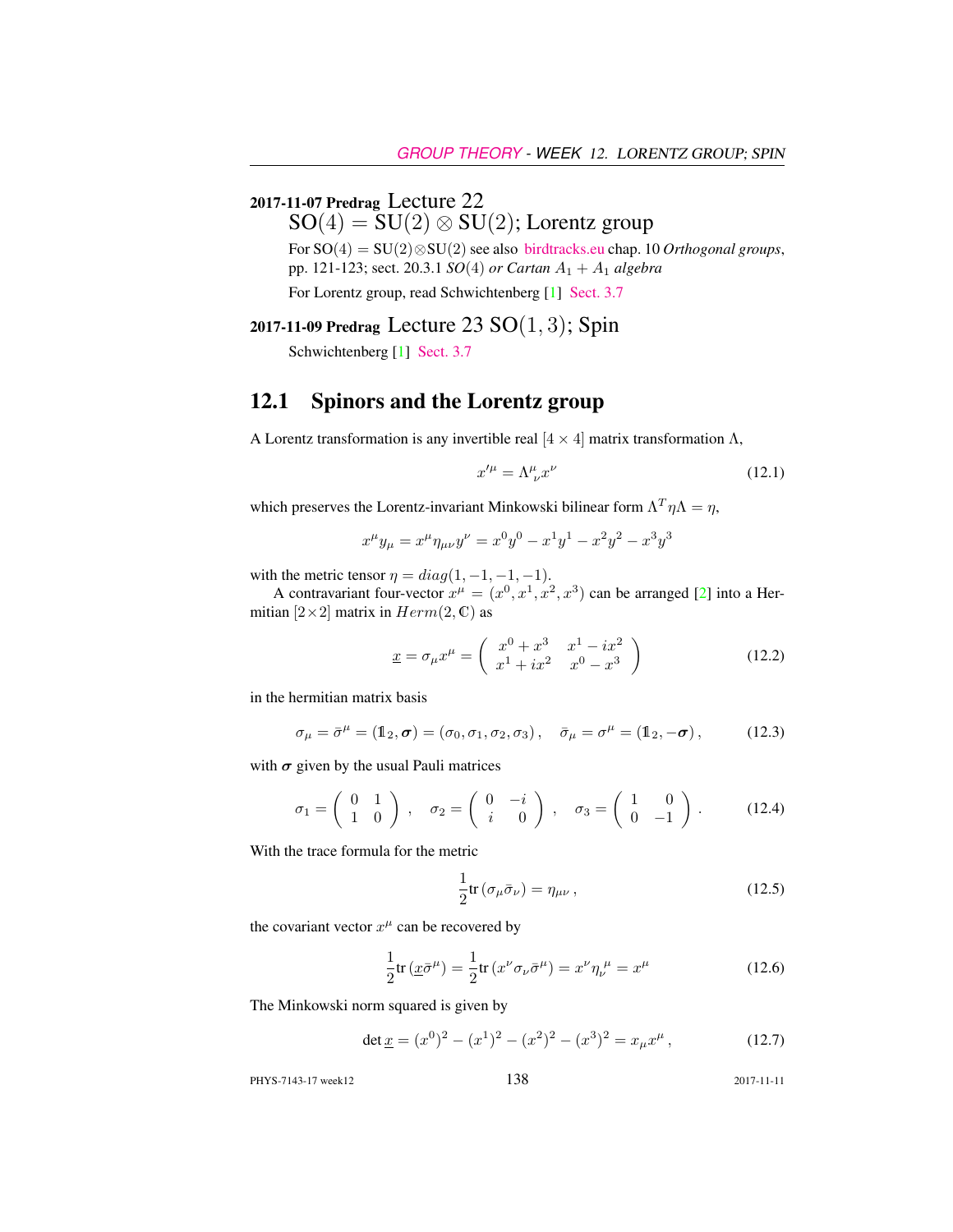and with  $(12.3)$ 

$$
\overline{x} = \begin{pmatrix} x^0 - x^3 & -x^1 + ix^2 \\ -x^1 - ix^2 & x^0 + x^3 \end{pmatrix} = \begin{pmatrix} x_0 + x_3 & x_1 - ix_2 \\ x_1 + ix_2 & x_0 - x_3 \end{pmatrix},
$$
(12.8)

the Minkowski scalar product is given by

$$
x^{\mu}y_{\mu} = \frac{1}{2}\text{tr}(\underline{x}\,\overline{y})\,. \tag{12.9}
$$

The *special linear group*  $SL(2, \mathbb{C})$  in two complex dimensions is given by the set of all matrices  $\Lambda$  such that

$$
SL(2,\mathbb{C}) = \{ \Lambda \in GL(2,\mathbb{C}) \, | \, \det \Lambda = +1 \}. \tag{12.10}
$$

Let a matrix  $\Lambda \in SL(2, \mathbb{C})$  act on  $\underline{x} \in Herm(2, \mathbb{C})$  as

$$
\underline{x} \mapsto \underline{x}' = \Lambda \underline{x} \Lambda^{\dagger} \tag{12.11}
$$

where <sup>†</sup> denotes Hermitian conjugation. The Minkowski scalar product is preserved, det  $\underline{x}'$  = det  $\underline{x}$ . Thus  $\underline{x}'$  can also be represented by a real linear combination of generalized Pauli matrices

$$
\underline{x}' = \sigma_{\mu} x'^{\mu} \quad \text{with } x'_{\mu} x'^{\mu} = x_{\mu} x^{\mu} \tag{12.12}
$$

and  $\Lambda$  explicitly acts as a Lorentz transformation (12.1), with  $\Lambda^{\mu}_{\ \nu} = \frac{1}{2} \text{tr} (\bar{\sigma}^{\mu} \Lambda \sigma_{\nu} \Lambda^{\dagger})$ . The mapping is two-to-one, as two matrices  $\pm \Lambda \in SL(2, \mathbb{C})$  generate the same Lorentz transformation  $\Lambda \underline{x} \Lambda^{\dagger} = (-\Lambda) \underline{x} (-\Lambda)^{\dagger}$ . This  $\Lambda$  belong to the proper orthochronous Lorentz group  $SO^+(1,3)$ , and it can be shown that  $SL(2,\mathbb{C})$  is simply connected and is the double universal cover of the  $SO^+(1,3)$ .

Consider the fully antisymmetric Levi-Civita tensor  $\varepsilon = -\varepsilon^{-1} = -\varepsilon^{T}$  in two dimensions

$$
\varepsilon = i\sigma_2 = \begin{pmatrix} 0 & 1 \\ -1 & 0 \end{pmatrix} . \tag{12.13}
$$

This defines a *symplectic* (i.e., *skew-symmetric*) bilinear form  $\langle u, v \rangle = -\langle v, u \rangle$  on two *spinors*  $u$  and  $v$ , elements of the two-dimensional complex vector (or spinor) space  $\mathbb{C}^2$ 

$$
u = \left(\begin{array}{c} u^1 \\ u^2 \end{array}\right) , \quad v = \left(\begin{array}{c} v^1 \\ v^2 \end{array}\right) , \tag{12.14}
$$

equipped with the symplectic form

$$
\langle u, v \rangle = u^1 v^2 - u^2 v^1 = u^{\mathrm{T}} \varepsilon v \,. \tag{12.15}
$$

This symplectic form is  $SL(2, \mathbb{C})$ -invariant

$$
\langle u, v \rangle = u^{\mathsf{T}} \varepsilon v = \langle \Lambda u, \Lambda v \rangle = u^{\mathsf{T}} \Lambda^{\mathsf{T}} \varepsilon \Lambda v, \qquad (12.16)
$$

so one can interpret the group acting on spinors as  $SL(2, \mathbb{C}) \cong Sp(2, \mathbb{C})$ , the complex symplectic group in two dimensions

$$
Sp(2, \mathbb{C}) = \{ \Lambda \in GL(2, \mathbb{C}) \, | \, \Lambda^{\mathsf{T}} \varepsilon \Lambda = \varepsilon \}. \tag{12.17}
$$

2017-11-11 139 PHYS-7143-17 week12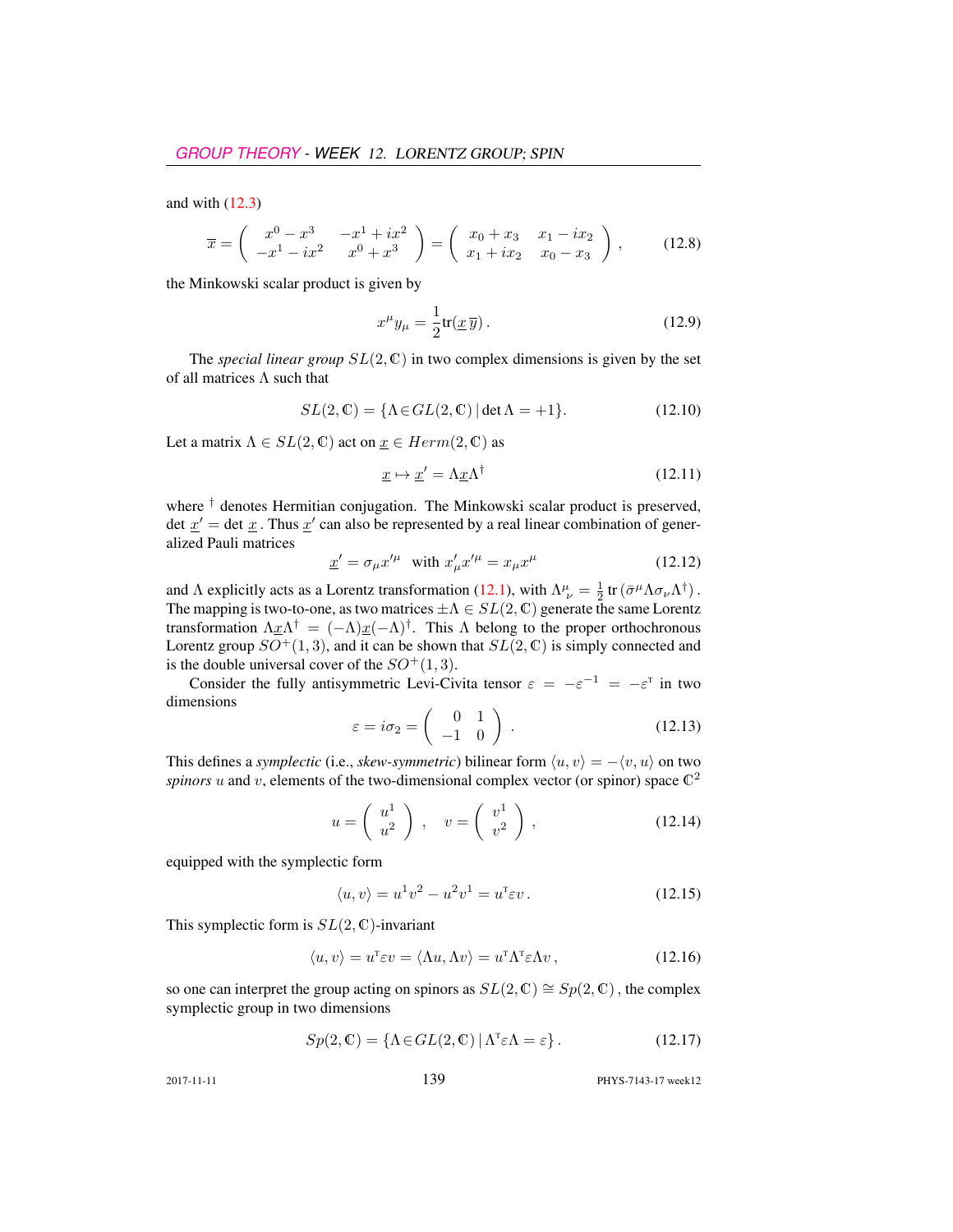Summary. The group of Lorentz transformations of spinors is the group SL(2,C) of  $[2\times2]$  complex matrices with determinant 1, i.e., the invariant tensor is the 2-index Levi-Civita  $\varepsilon_{AB}$ . The SL(2,C) matrices are parametrized by three complex dimensions and therefore six real ones (the matrices have four complex numbers and one complex constraint on the determinant). This matches the 6 dimensions of the group manifold associated with the Lorentz group  $SO(1,3)$ .

[Andrew M. Steane](https://users.physics.ox.ac.uk/~Steane/) writes "A spinor is the most basic mathematical object that can be Lorentz-transformed." His *An introduction to spinors*, [arXiv:1312.3824,](http://arXiv.org/abs/1312.3824) might help you develop intuition about spinors.

#### 12.2 Discussion

- **2017-10-17 Lin Xin** Please explain the  $M_{\mu\nu\delta\rho}$  generators of SO(*n*).
- 2017-11-07 Predrag Let me know if you understand the derivation of Eqs. (4.51) and (4.52) in [birdtracks.eu.](http://birdtracks.eu/courses/PHYS-7143-17/PCgr_pp33_38.pdf) Does that answer your question?
- 2017-11-07 Qimen Xu Please explain when one keeps track of the order of tensorial indices?
- 2017-11-07 Predrag In a tensor, upper, lower indices are separately ordered and that order matters. The simplest example: if some indices form an antisymmetric pair, writing them in wrong order gives you a wrong sign. In a matrix representation of a group action, one has to distinguish between the "in" set of indices – the ones that get contracted with the initial tensor, and the "out" set of indices that label the tensor after the transformation. Only if the matrix is Hermitian the order does not matter. If you understand Eq. (3.22) in [birdtracks.eu,](http://birdtracks.eu/courses/PHYS-7143-17/PCgr_pp16_20.pdf) you get it. Does that answer your question?

#### References

- [1] J. Schwichtenberg, *[Physics from Symmetry](http://dx.doi.org/10.1007/978-3-319-19201-7)* (Springer, Berlin, 2015).
- [2] E. Wigner, ["On unitary representations of the inhomogeneous Lorentz group",](http://www.jstor.org/stable/1968551) Ann. Math. 40[, 149–204 \(1939\).](http://www.jstor.org/stable/1968551)